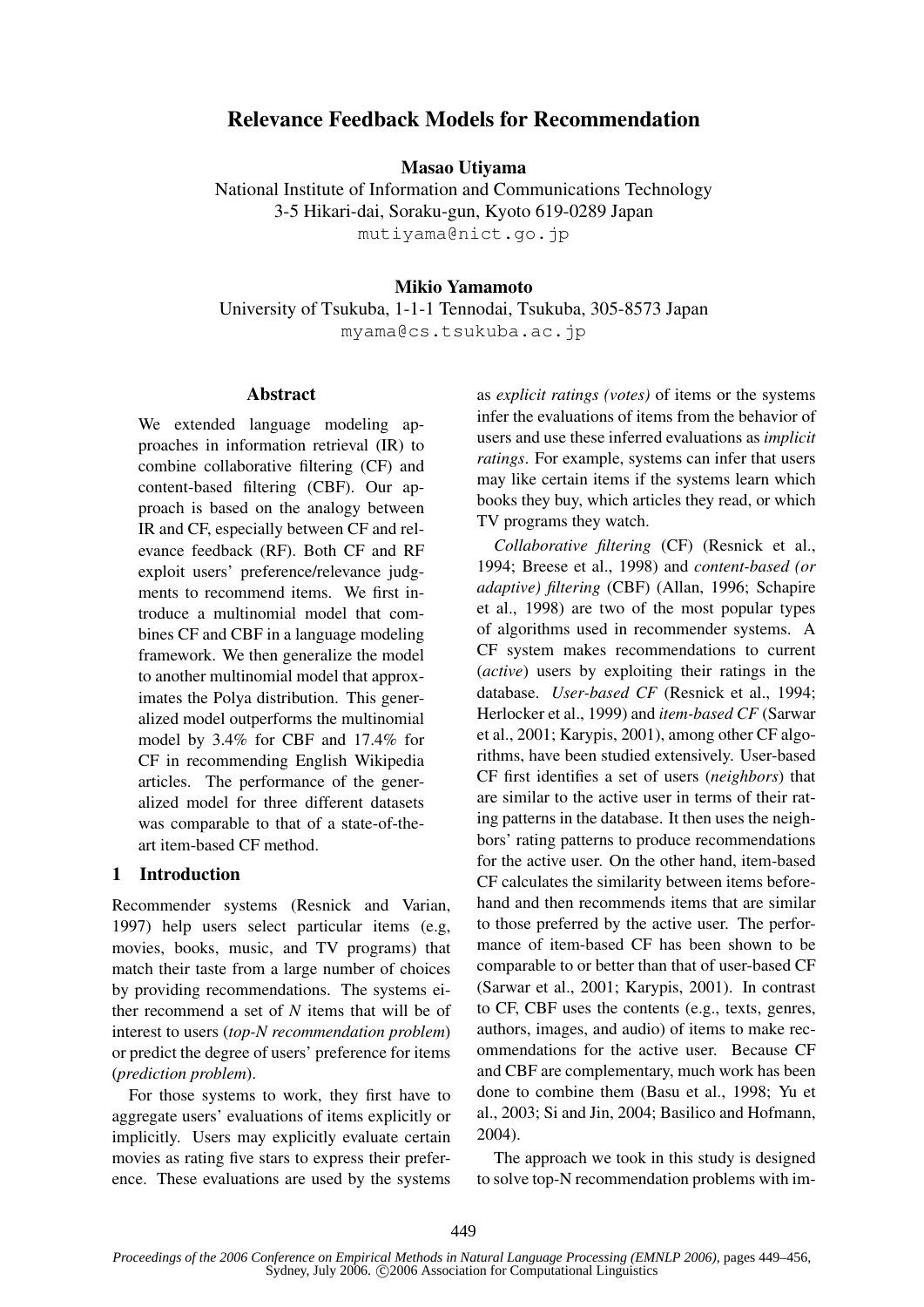plicit ratings by using an item-based combination of CF and CBF. The methods described in this paper will be applied to recommending English Wikipedia<sup>1</sup> articles based on those articles edited by active users. (This is discussed in Section 3.) We use their editing histories and the contents of their articles to make top-N recommendations. We regard users' editing histories as implicit ratings. That is, if users have edited articles, we consider that they have positive attitudes toward the articles. Those implicit ratings are regarded as positive examples. We do not have negative examples for learning their negative attitudes toward articles. Consequently, handling our application with standard machine learning algorithms that require both positive and negative examples for classification (e.g., support vector machines) is awkward.

Our approach is based on the advancement in language modeling approaches to information retrieval (IR) (Croft and Lafferty, 2003) and extends these to incorporate CF. The motivation behind our approach is the analogy between CF and IR, especially between CF and relevance feedback (RF). Both CF and RF recommend items based on user preference/relevance judgments. Indeed, RF techniques have been applied to CBF, or adaptive filtering, successfully (Allan, 1996; Schapire et al., 1998). Thus, it is likely that RF can also be applied to CF.

To apply RF, we first extend the representation of items to combine CF and CBF under the models developed in Section 2. In Section 3, we report our experiments with the models. Future work and conclusion are in Sections 4 and 5.

## 2 Relevance feedback models

The analogy between IR and CF that will be exploited in this paper is as follows.<sup>2</sup> First, a document in IR corresponds to an item in CF. Both are represented as vectors. A document is represented as a vector of words (bag-of-words) and an item is represented as a vector of user ratings (bag-ofuser ratings). In RF, a user specifies documents that are relevant to his information need. These documents are used by the system to retrieve new

relevant documents. In CF, an active user (implicitly) specifies items that he likes. These items are used to search new items that will be preferred by the active user.

We use *relevance models* (Lavrenko and Croft, 2001; Lavrenko, 2004) as the basic framework of our relevance feedback models because (1) they perform relevance feedback well (Lavrenko, 2004) and (2) they can simultaneously handle different kinds of features (e.g., different language texts (Lavrenko et al., 2002), such as texts and images (Leon et al., 2003). These two points are essential in our application.

We first introduce a multinomial model following the work of Lavrenko (2004). This model is a novel one that extends relevance feedback approaches to incorporate CF. It is like a combination of relevance feedback (Lavrenko, 2004) and cross-language information retrieval (Lavrenko et al., 2002). We then generalize that model to an approximated Polya distribution model that is better suited to CF and CBF. This generalized model is the main technical contribution of this work.

## 2.1 Preparation

Lavrenko (2004) adopts the method of kernels to estimate probabilities: Let d be an item in the database or training data, the probability of item  $\mathbf x$ is estimated as  $p(\mathbf{x}) = \frac{1}{M} \sum_{\mathbf{d}} p(\mathbf{x}|\theta_{\mathbf{d}})$ , where M is the number of items in the training data,  $\theta_d$  is the parameter vector estimated from d, and  $p(x|\theta_d)$  is the conditional probability of x given  $\theta_d$ <sup>3</sup>. This means that once we have defined a probability distribution  $p(\mathbf{x}|\theta)$  and the method of estimating  $\theta_d$ from d, then we can assign probability  $p(x)$  to x and apply language modeling approaches to CF and CBF.

To begin with, we define the representation of item x as the concatenation of two vectors  $\{w_x, u_x\}$ , where  $w_x = w_{x1}w_{x2}...$  is the sequence of words (contents) contained in x and  $u_x = u_{x1}u_{x2}...$  is the sequence of users who have rated x implicitly. We use  $V_w$  and  $V_u$  to denote the set of words and users in the database. The parameter vector  $\theta$  is also the concatenation of two vectors  $\{\omega, \mu\}$ , where  $\omega$  and  $\mu$  are the parameter vectors for  $V_w$  and  $V_u$ , respectively. The probability of x given  $\theta$  is defined as  $p(x|\theta)$  =  $p_{\omega}(\mathbf{w_x}|\omega)p_{\mu}(\mathbf{u_x}|\mu).$ 

<sup>1</sup>http://en.wikipedia.org/wiki/Main Page  $2$ The analogy between IR and CF has been recognized. For example, Breese et al. (1998) used the vector space model to measure the similarity between users in a user-based CF framework. Wang et al. (2005) used a language modeling approach different from ours. These works, however, treated only CF. In contrast with these, our model extends language modeling approaches to incorporate both CF and CBF.

<sup>&</sup>lt;sup>3</sup>Item **d** in summation  $\sum_{d}$  and word w in  $\sum_{w}$  and  $\prod_{w}$ go over every distinct item  $\overline{d}$  and word w in the training data, unless otherwise stated.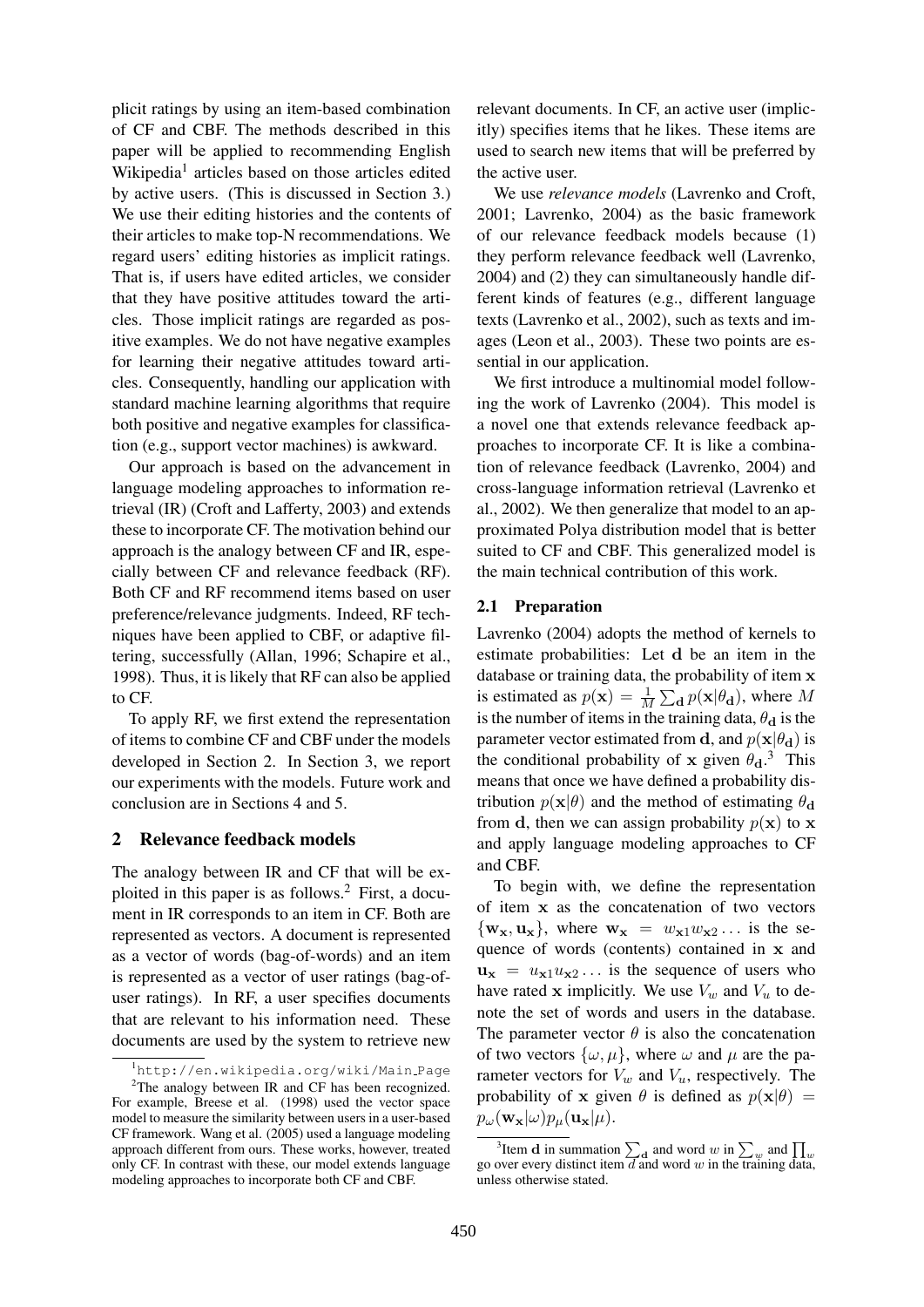#### 2.2 Multinomial model

Our first model regards that both  $p_{\omega}$  and  $p_{\mu}$  follow multinomial distributions. In this case,  $\omega(w)$  and  $\mu(u)$  are the probabilities of word w and user u. Then,  $p_{\omega}(\mathbf{w_x}|\omega)$  is defined as

$$
p_{\omega}(\mathbf{w}_{\mathbf{x}}|\omega) = \prod_{i=1}^{|\mathbf{w}_{\mathbf{x}}|} \omega(w_{\mathbf{x}i}) = \prod_{w \in V_w} \omega(w)^{n(w, \mathbf{w}_{\mathbf{x}})}
$$
(1)

where  $n(w, w_x)$  is the number of occurrences of w in  $w_x$ . In this model, we use a linear interpolation method to estimate probability  $\omega_{\bf d}(w)$ .

$$
\omega_{\mathbf{d}}(w) = \lambda_{\omega} P_l(w | \mathbf{w}_{\mathbf{d}}) + (1 - \lambda_{\omega}) P_g(w) \quad (2)
$$

where  $P_l(w|\mathbf{w_d}) = \frac{n(w, \mathbf{w_d})}{\sum_{w'} n(w', \mathbf{w_d})}, P_g(w) =$  $\overline{ }$  $\sum_{\mathbf{d}} n(w, \mathbf{w}_{\mathbf{d}})$ d  $\frac{\partial^2 u^{(w, \mathbf{w}_d)}}{\sum_{w'} n(w', \mathbf{w}_d)}$  and  $\lambda_{\omega}$   $(0 \leq \lambda_{\omega} \leq 1)$  is a smoothing parameter. The estimation of user probabilities goes similarly: Let  $n(u, \mathbf{u_x})$  be the number of times user  $u$  implicitly rated item  $x$ , we define or estimate  $p_{\mu}$ ,  $\lambda_{\mu}$  and  $\mu_{d}$  in the same way. In summary, we have defined a probability distribution  $p(x|\theta)$  and the method of estimating  $\theta_{\mathbf{d}} = {\omega_{\mathbf{d}}, \mu_{\mathbf{d}}}$  from **d**.

To recommend top-N items, we have to rank items in the database in response to the implicit ratings of active users. We call those implicit ratings *query* q. It is a set of items and is represented as  $\mathbf{q} = \{ \mathbf{q}_1 \dots \mathbf{q}_k \}$ , where  $\mathbf{q}_i$  is an item implicitly rated by an active user and  $k$  is the size of q. We next estimate  $\theta_{\mathbf{q}} = {\{\omega_{\mathbf{q}}, \mu_{\mathbf{q}}\}}$ . Then, we compare  $\theta_{q}$  and  $\theta_{q}$  to rank items by using Kullback-Leibler divergence  $D(\theta_{\mathbf{q}}||\theta_{\mathbf{d}})$  (Lafferty and Zhai, 2001; Lavrenko, 2004).

 $\omega_{\bf q}(w)$  can be approximated as

$$
\omega_{\mathbf{q}}(w) = \frac{1}{k} \sum_{i=1}^{k} \omega_{\mathbf{q}_i}(w)
$$
 (3)

where  $\omega_{\mathbf{q}_i}(w)$  is obtained by Eq. 2 (Lavrenko, 2004). However, we found in preliminary experiments that smoothing query probabilities hurt performance in our application. Thus, we use

$$
\omega_{\mathbf{q}_i}(w) = P_l(w|\mathbf{w}_{\mathbf{q}_i}) = \frac{n(w, \mathbf{w}_{\mathbf{q}_i})}{\sum_{w'} n(w', \mathbf{w}_{\mathbf{q}_i})}
$$
(4)

instead of Eq. 2 when  $q_i$  is in a query.

Because KL-divergence is a distance measure, we use a score function derived from  $-D(\theta_{q}||\theta_{d})$ to rank items. We use  $S_{q}(d)$  to denote the score

of d given q.  $S_{q}(d)$  is derived as follows. (We ignore terms that are irrelevant to ranking items.)

$$
-D(\theta_{\mathbf{q}}||\theta_{\mathbf{d}}) = -D(\omega_{\mathbf{q}}||\omega_{\mathbf{d}}) - D(\mu_{\mathbf{q}}||\mu_{\mathbf{d}})
$$

$$
-D(\omega_{\mathbf{q}}||\omega_{\mathbf{d}}) \stackrel{rank}{=} \frac{1}{k} \sum_{i=1}^{k} S(\omega_{\mathbf{q}_i}||\omega_{\mathbf{d}}) \tag{5}
$$

where

$$
S(\omega_{\mathbf{q}_i}||\omega_{\mathbf{d}}) = \sum_{w} P_l(w|\mathbf{w}_{\mathbf{q}_i}) \times \log \left(\frac{\lambda_{\omega} P_l(w|\mathbf{w}_{\mathbf{d}})}{(1-\lambda_{\omega})P_g(w)} + 1\right).
$$
\n(6)

The summation goes over every word  $w$  that is shared by both  $w_{q_i}$  and  $w_d$ . We define  $S(\mu_{\mathbf{q}_i}||\mu_{\mathbf{d}})$  similarly.<sup>4</sup> Then, the score of d given  $\mathbf{q}_i$ ,  $S_{\mathbf{q}_i}(\mathbf{d})$  is defined as

$$
S_{\mathbf{q}_i}(\mathbf{d}) = \lambda_s S(\mu_{\mathbf{q}_i}||\mu_{\mathbf{d}}) + (1 - \lambda_s)S(\omega_{\mathbf{q}_i}||\omega_{\mathbf{d}})
$$
\n(7)

where  $\lambda_s$  ( $0 \leq \lambda_s \leq 1$ ) is a free parameter. Finally, the score of d given q is

$$
S_{\mathbf{q}}(\mathbf{d}) = \frac{1}{k} \sum_{i=1}^{k} S_{\mathbf{q}_i}(\mathbf{d}).
$$
 (8)

The calculation of  $S_{q}(d)$  can be very efficient because once we cache  $S_{\mathbf{q}_i}(\mathbf{d})$  for each item pair of  $q_i$  and d in the database, we can reuse it to calculate  $S_{q}(d)$  for any query q. We further optimize the calculation of top-N recommendations by storing only the top 100 items (*neighbors*) in decreasing order of  $S_{\mathbf{q}_i}(\cdot)$  for each item  $\mathbf{q}_i$  and setting the scores of lower ranked items as 0. (Note that  $S_{\mathbf{q}_i}(\mathbf{d}) \geq 0$  holds.) Consequently, we only have to search small part of the search space without affecting the performance very much. These two types of optimization are common in item-based CF (Sarwar et al., 2001; Karypis, 2001).

#### 2.3 Polya model

Our second model is based on the Polya distribution. We first introduce (hyper) parameter  $\Theta =$  $\{\alpha^{\omega}, \alpha^{\mu}\}\$ and denote the probability of x given  $\Theta$  as  $p(\mathbf{x}|\Theta) = p_\omega(\mathbf{w}_\mathbf{x}|\alpha^\omega)p_\mu(\mathbf{u}_\mathbf{x}|\alpha^\mu)$ .  $\alpha^\omega$  and  $\alpha^{\mu}$  are the parameter vectors for words and users.  $p_\omega(\mathbf{w_x}|\alpha^\omega)$  is defined as follows.

$$
p_{\omega}(\mathbf{w}_{\mathbf{x}}|\alpha^{\omega}) = \frac{\Gamma(\sum_{w}\alpha_{w}^{\omega})}{\Gamma(\sum_{w}n_{w}^{\mathbf{x}}+\alpha_{w}^{\omega})} \prod_{w} \frac{\Gamma(n_{w}^{\mathbf{x}}+\alpha_{w}^{\omega})}{\Gamma(\alpha_{w}^{\omega})} \quad (9)
$$
  
\n
$$
\frac{{}^{4}S(\mu_{\mathbf{q}_{i}}||\mu_{\mathbf{d}})}{[\frac{\lambda_{\mu}P_{t}(u|\mathbf{u}_{\mathbf{d}})}{(\frac{1-\lambda_{\mu})P_{g}(u)}+1}]}, \quad \text{where} \quad P_{t}(u|\mathbf{u}_{\mathbf{q}_{i}}) \quad \text{where}
$$
  
\n
$$
\frac{n(u,\mu_{\mathbf{q}_{i}})}{\sum_{u'} n(u',\mu_{\mathbf{q}_{i}})}, \quad P_{t}(u|\mathbf{u}_{\mathbf{d}}) \quad = \quad \frac{n(u,\mathbf{u}_{\mathbf{d}})}{\sum_{u'} n(u',\mathbf{u}_{\mathbf{d}})}, \quad \text{and}
$$
  
\n
$$
P_{g}(u) = \frac{\sum_{\mathbf{d}} n(u,\mathbf{u}_{\mathbf{d}})}{\sum_{u'} n(u',\mathbf{u}_{\mathbf{d}})}.
$$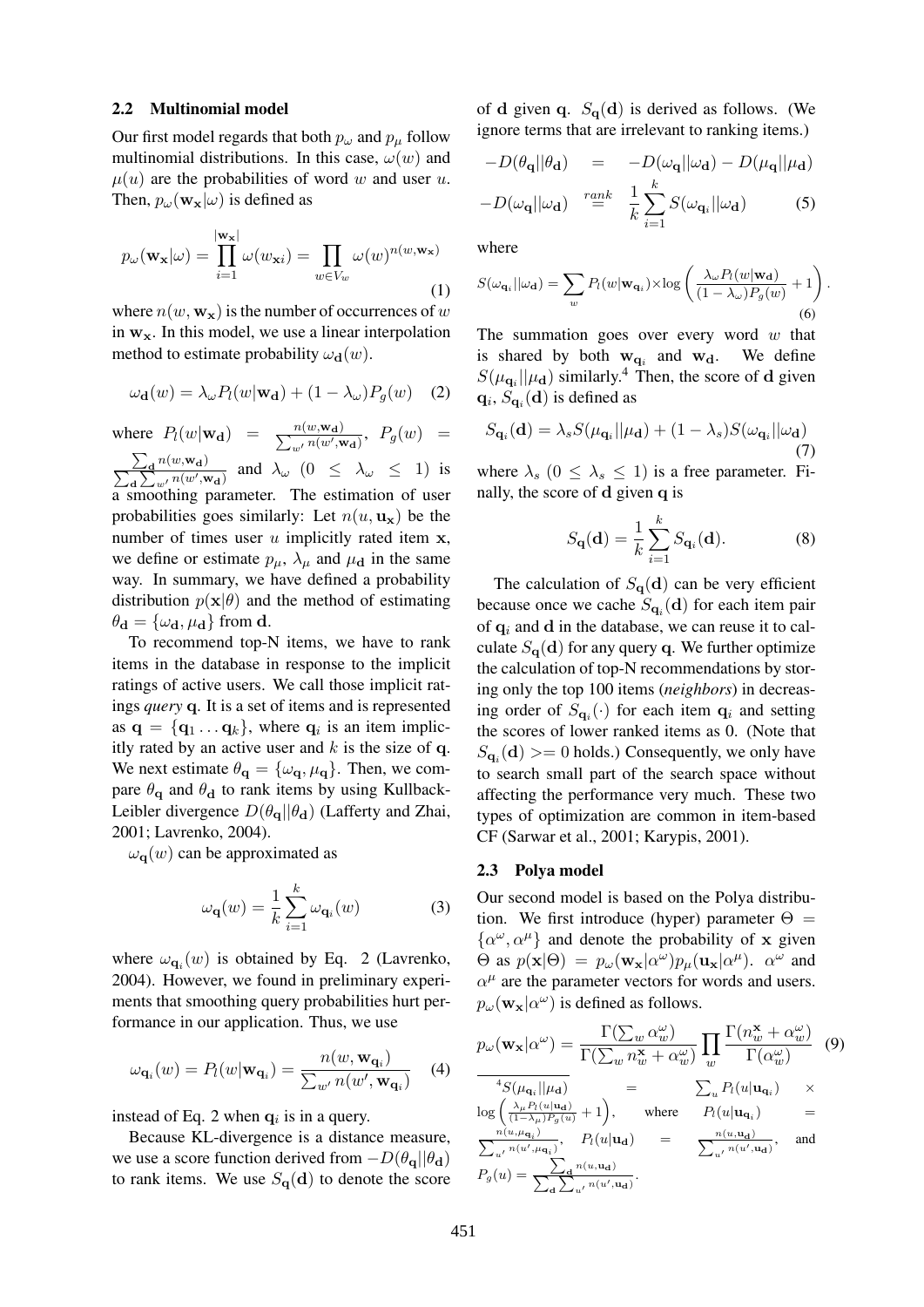

Figure 1: Relationship between original count  $n$ and dumped count  $\nu(n, \alpha)$ 

where  $\Gamma$  is known as the gamma function,  $\alpha_w^{\omega}$  is a parameter for word w and  $n_w^{\mathbf{x}} = n(w, \mathbf{w}_x)$ . This can be approximated as follows (Minka, 2003).

$$
p_{\omega}(\mathbf{w_x}|\alpha^{\omega}) \sim \prod_{w} \omega(w)^{\tilde{n}(w, \mathbf{w_x})}
$$
 (10)

where

$$
\tilde{n}(w, \mathbf{w_x}) = \alpha_w^{\omega} (\Psi(n_w^{\mathbf{x}} + \alpha_w^{\omega}) - \Psi(\alpha_w^{\omega}))
$$
  

$$
\equiv \nu(n_w^{\mathbf{x}}, \alpha_w^{\omega})
$$
 (11)

 $\Psi$  is known as the digamma function and is similar to the natural logarithm. We call Eq. 10 the approximated Polya model or simply the Polya model in this paper.

Eq. 10 indicates that the Polya distribution can be interpreted as a multinomial distribution over a modified set of counts  $\tilde{n}(\cdot)$  (Minka, 2003). These modified counts are *dumped* as shown in Fig. 1. When  $\alpha_w^{\omega} \to \infty$ ,  $\nu(n_w^{\mathbf{x}}, \alpha_w^{\omega})$  approaches  $n_w^{\mathbf{x}}$ . When  $\alpha_w^{\omega} \to 0$ ,  $\nu(n_w^{\mathbf{x}}, \alpha_w^{\omega}) = 0$  if  $n_w^{\mathbf{x}} = 0$ otherwise it is 1. For intermediate values of  $\alpha_w^{\omega}$ , the mapping  $\nu$  dumps the original counts.

Under the approximation of Eq. 10, the estimation of parameters can be understood as the maximum-likelihood estimate of a multinomial distribution from dumped counts  $\tilde{n}(\cdot)$  (Minka, 2003). Indeed, all we have to do to estimate the parameters for ranking items is replace  $P_l$  and  $P_q$ from Section 2.2 with  $P_l(w|\mathbf{w_d}) = \frac{\tilde{n}(w, \mathbf{w_d})}{\sum_{w'} \tilde{n}(w', \mathbf{w_d})},$  $P_g(w) = \frac{\sum_{\mathbf{d}} \tilde{n}(w, \mathbf{w}_{\mathbf{d}})}{\sum_{\mathbf{d}} \sum_{\tilde{n}(w', \mathbf{w}_{\mathbf{d}})}}$  $\overline{ }$ d  $\frac{\mathcal{A}^{n(w, \mathbf{w_d})}}{\sum_{w'} \tilde{n}(w', \mathbf{w_d})}$ , and  $P_l(w|\mathbf{w_q})$  =  $\frac{\tilde{n}(w,\mathbf{w}_{\mathbf{q}_i})}{\sum_{i=1}^n w_i}$  $\frac{n(w, \mathbf{w}_{\mathbf{q}_i})}{w'}$  fi(w', $\mathbf{w}_{\mathbf{q}_i}$ ). Then, as in the multinomial model, we can define  $S(\omega_{\mathbf{q}_i}||\omega_{\mathbf{d}})$  with these probabilities. This argument also applies to  $S(\mu_{\mathbf{q}_i}||\mu_{\mathbf{d}})$ .

The approximated Polya model is a generalization of the multinomial model described in Section 2.2. If we set  $\alpha_w^{\omega}$  and  $\alpha_u^{\mu}$  very large then the Polya model is identical to the multinomial model. By comparing Eqs. 1 and 10, we can see why the Polya model is superior to the multinomial model for modeling the occurrences of words (and users). In the multinomial model, if a word with probability p occurs twice, its probability becomes  $p^2$ . In the Polya model, the word's probability becomes  $p^{1.5}$ , for example, if we set  $\alpha_w^{\omega} = 1$ . Clearly,  $p^2 \le p^{1.5}$ ; therefore, the Polya model assigns higher probability. In this example, the Polya model assigns probability  $p$  to the first occurrence and  $p^{0.5}(> p)$  to the second. Since words that occur once are likely to occur again (Church, 2000), the Polya model is better suited to model the occurrences of words and users. See Yamamoto and Sadamitsu (2005) for further discussion on applying the Polya distribution to text modeling.

Zaragoza et al.(2003) applied the Polya distribution to ad hoc IR. They introduced the exact Polya distribution (see Eq. 9) as an extension to the Dirichlet prior method (Zhai and Lafferty, 2001). However, we have introduced a multinomial approximation of the Polya distribution. This approximation allows us to use the linear interpolation method to mix the approximated Polya distributions. Thus, our model is similar to two-stage language models (Zhai and Lafferty, 2002) that combine the Dirichlet prior method and the linear interpolation method. In contrast to our model, Zaragoza et al.(2003) had difficulty in mixing the Polya distributions and did not treat that in their paper.

### 3 Experiments

We first examined the behavior of the Polya model by varying the parameters. We tied  $\alpha_w^{\omega}$  for every w and  $\alpha_u^{\mu}$  for every u; for any w and  $u, \alpha_w^{\omega} = \alpha_{\omega}$ and  $\alpha_u^{\mu} = \alpha_{\mu}$ . We then compared the Polya model to an item-based CF method.

#### 3.1 Behavior of Polya model

#### 3.1.1 Dataset

We made a dataset of articles from English Wikipedia<sup>5</sup> to evaluate the Polya model. English Wikipedia is an online encyclopedia that anyone

 $5$ We downloaded 20050713 pages full.xml.gz and 20050713 pages current.xml.gz from http://download.wikimedia.org/wikipedia/en/.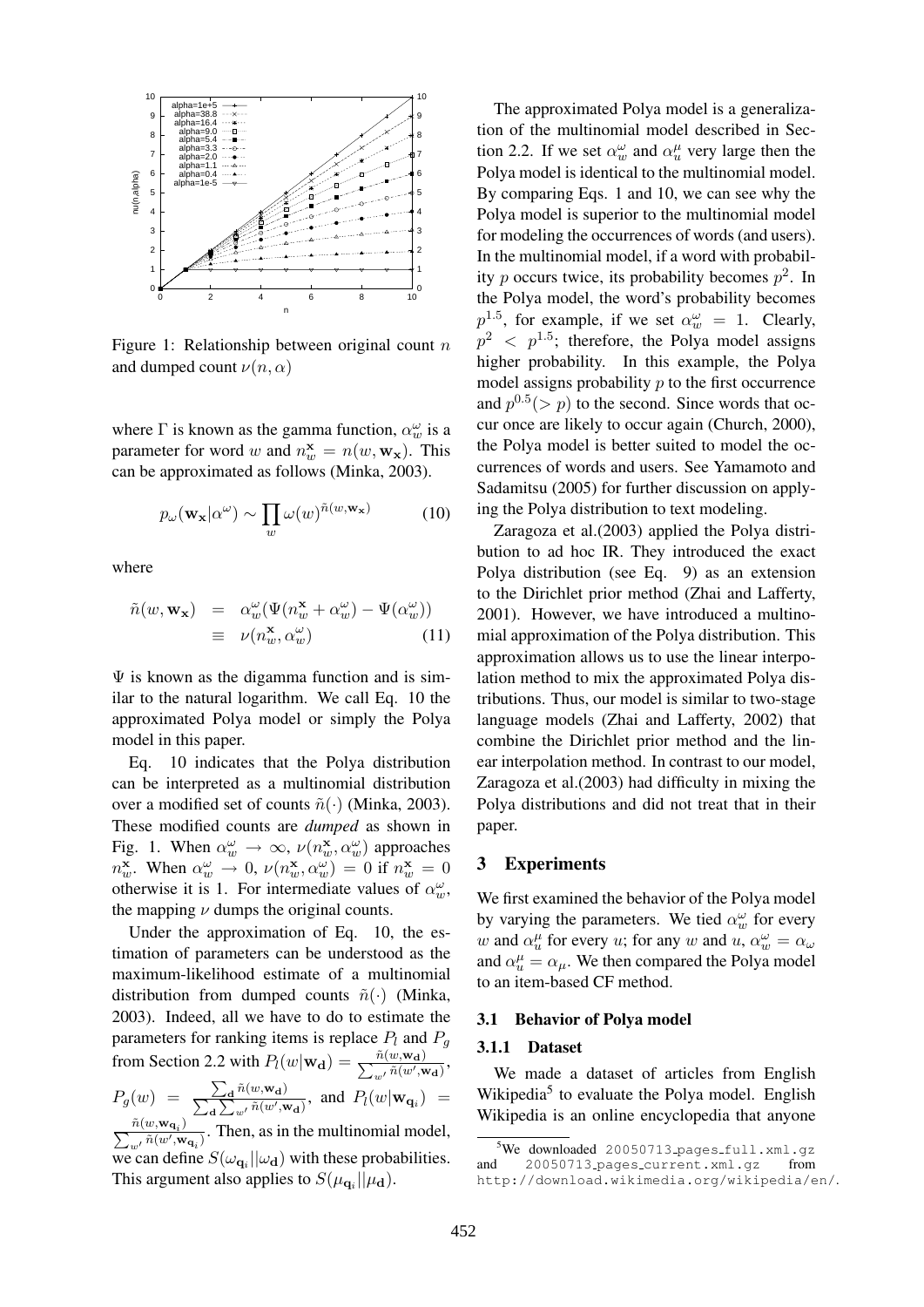can edit, and it has many registered users. Our aim is to recommend a set of articles to each user that is likely to be of interest to that user. If we can successfully recommend interesting articles, this could be very useful to a wide audience because Wikipedia is very popular. In addition, because wikis are popular media for sharing knowledge, developing effective recommender systems for wikis is important.

In our Wikipedia dataset, each item (article) x consisted of  $w_x$  and  $u_x$ .  $u_x$  was the sequence of users who had edited x. If users had edited x multiple times, then those users occurred in  $\mathbf{u}_{\mathbf{x}}$  multiple times.  $w_x$  was the sequence of words that were typical in x. To make  $w_x$ , we removed stop words and stemmed the remaining words with a Porter stemmer. Next, we identified 100 typical words in each article and extracted only those words  $(|w_x| > 100$  because some of them occurred multiple times). Typicality was measured using the log-likelihood ratio test (Dunning, 1993). We needed to reduce the number of words to speed up our recommender system.

To make our dataset, we first extracted 302,606 articles, which had more than 100 tokens after the stop words were removed. We then selected typical words in each article. The implicit rating data were obtained from the histories of users editing these articles. Each rating consisted of {*user*, *article*, *number of edits*}. The size of this original rating data was 3,325,746. From this data, we extracted a dense subset that consisted of users and articles included in at least 25 units of the original data. We discarded the users who had edited more than 999 articles because they were often software robots or system operators, not casual users. The resulting 430,096 ratings consisted of 4,193 users and 9,726 articles. Each user rated (edited) 103 articles on average (the median was 57). The average number of ratings per item was 44 and the median was 36.

#### 3.1.2 Evaluation of Polya model

We conducted a four-fold cross validation of this rating dataset to evaluate the Polya model. We used three-fourth of the dataset to train the model and one-fourth to test it.<sup>6</sup> All users who existed in both training and test data were used for evaluation. For each user, we regarded the articles in the training data that had been edited by the user as a query and ranked articles in response to it. These ranked top-N articles were then compared to the articles in the test data that were edited by the same user to measure the precisions for the user. We used P@N (precision at rank  $N =$  the ratio of the articles edited by the user in the top-N articles),  $S@N$  (success at rank  $N = 1$  if some top-N articles were edited by the user, else 0), and R-precision  $(=$  $P@N$ , where N is the number of articles edited by the user in the test data). These measures for each user were averaged over all users to get the mean precision of each measure. Then, these mean precisions were averaged over the cross validation repeats.

Here, we report the averaged mean precisions with standard deviations. We first report how R-precision varied depending on  $\alpha$  ( $\alpha_{\omega}$  or  $\alpha_{\mu}$ ).  $\alpha$  was varied over  $10^{-5}$ , 0.4, 1.1, 2, 3.3, 5.4, 9, 16.4, 38.8, and  $10^5$ . The values of  $\nu(10, \alpha)$  were approximately 1, 2, 3, 4, 5, 6, 7, 8, 9, and 10, respectively, as shown in Fig. 1. When  $\alpha = 10^5$ , the Polya model represents the multinomial model as discussed in Section 2.3. For each value of  $\alpha$ , we varied  $\lambda$  ( $\lambda_{\omega}$ ) or  $\lambda_{\mu}$ ) over 0.01, 0.05, 0.1, 0.2, 0.3, 0.4, 0.5, 0.6, 0.7, 0.8, 0.9, 0.95, and 0.99 to obtain the optimum R-precision. These optimum R-precisions are shown in Fig. 2. In this figure, CBF and CF represent the R-precisions for the content-based and collaborative filtering part of the Polya model. The values of CBF and CF were obtained by setting  $\lambda_s = 0$  and  $\lambda_s = 1$  in Eq. 7 (which is applied to the Polya model instead of the multinomial model), respectively. The error bars represent standard deviations.

At once, we noticed that CBF outperformed CF. This is reasonable because the contents of Wikipedia articles should strongly reflect the users (authors) interest. In addition, each article had about 100 typical words, and this was richer than the average number of users per article (44). This observation contrasts with other work where CBF performed poorly compared with CF, e.g., (Ali and van Stam, 2004).

Another important observation is that both curves in Fig. 2 are concave. The best Rprecisions were obtained at intermediate values of  $\alpha$  for both CF and CBF as shown in Table 1.

<sup>&</sup>lt;sup>6</sup>We needed to estimate probabilities of users and words. We used only training data to estimate the probabilities of users. However, we used all 9,726 articles to estimate the probabilities of words because the articles are usually available even when editing histories of users are not.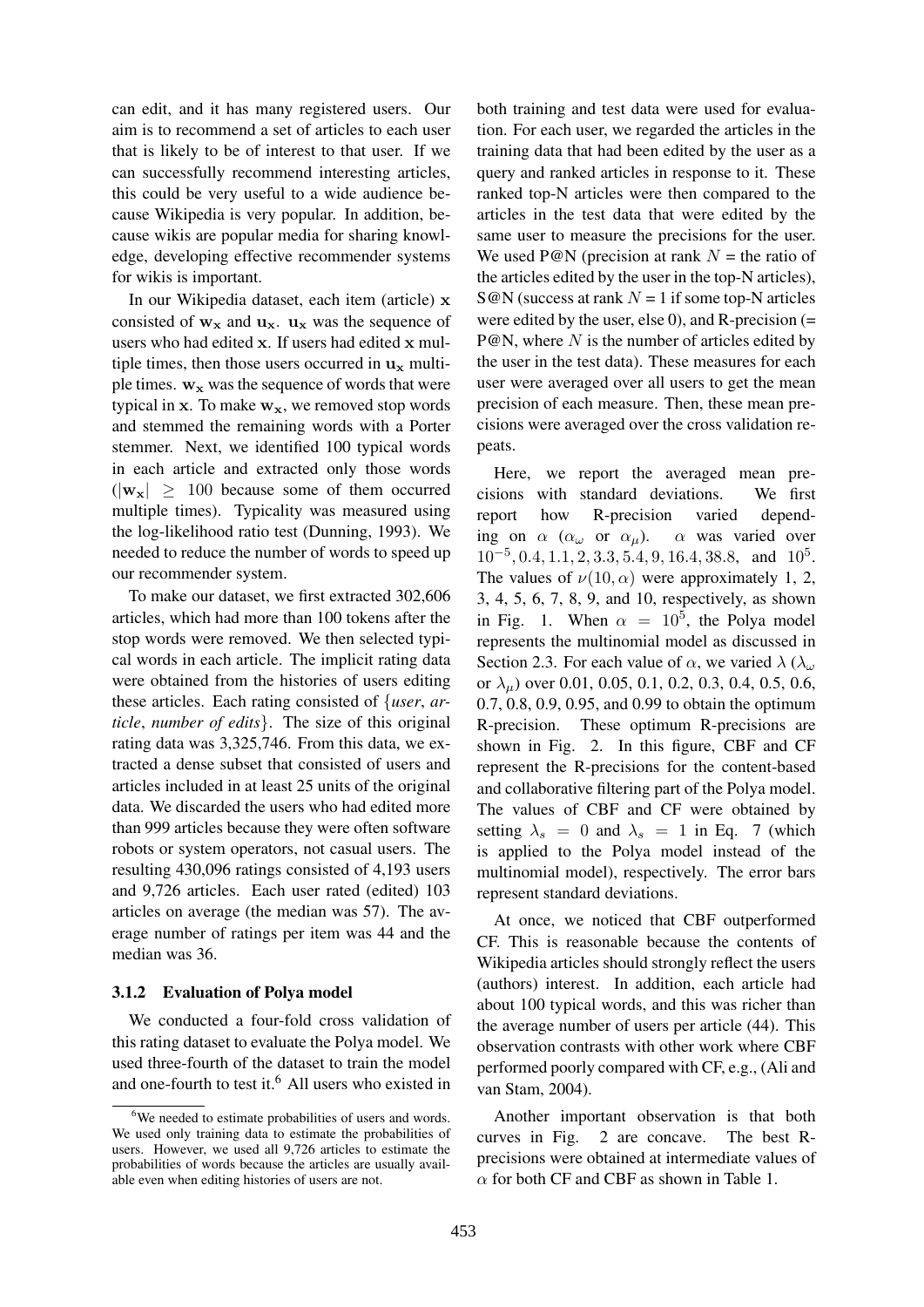

Figure 2: R-precision for Polya model

Table 1: Improvement in R-precision (RP)

|            | best RP $(\nu(\cdot)/\alpha)$ | $RP(\nu(\cdot)/\alpha)$ | % change |
|------------|-------------------------------|-------------------------|----------|
| <b>CBF</b> | 0.091(7/9.0)                  | $0.088(10/10^5)$        | $+3.4%$  |
| CF         | 0.081(2/0.4)                  | $0.069(10/10^{5})$      | $+17.4%$ |
|            |                               |                         |          |

When  $\alpha = 10^5$  or  $\nu(10, \alpha) \sim 10$ , the Polya model represents the multinomial model as discussed in Section 2.3. Thus, Fig. 2 and Table 1 show that the best R-precisions achieved by the Polya model were better than those obtained by the multinomial model. The improvement was 3.4% for CBF and 17.4% for CF as shown in Table 1. The improvement of CF was larger than that of CBF. This implies that the occurrences of users are more clustered than those of words. In other words, the degree of repetition in the editing histories of users is greater than that in word sequences. A user who edits an article are likely to edit the article again.

From Fig. 2 and Table 1, we concluded that the generalization of a multinomial model achieved by the Polya model is effective in improving recommendation performance.

#### 3.1.3 Combination of CBF and CF

Next, we show how the combination of CBF and CF improves recommendation performance. We set  $\alpha$  ( $\alpha_{\omega}$  and  $\alpha_{\mu}$ ) to the optimum values in Table 1 and varied  $\lambda$  ( $\lambda_s$ ,  $\lambda_\omega$  and  $\lambda_u$ ) to obtain the R-precisions for CBF+CF, CBF and CF in Fig. 3. The values of CBF were obtained as follows. We first set  $\lambda_s = 0$  in Eq. 7 to use only CBF scores and then varied  $\lambda_{\omega}$ , which is the smoothing parameter for word probabilities, in Eq. 2. To get the values of CF, we set  $\lambda_s = 1$  in Eq. 7 and then varied  $\lambda_{\mu}$ , which is the smoothing parameter for user probabilities. The values of CBF+CF were obtained by varying  $\lambda_s$  in Eq. 7 while setting  $\lambda_\omega$ and  $\lambda_{\mu}$  to the optimum values obtained from CBF



Figure 3: Combination of CBF and CF.

Table 2: Precision and Success at top-N

|                   | $CBF+CF$        |       | <b>CBF</b>              |       | CF                  |       |
|-------------------|-----------------|-------|-------------------------|-------|---------------------|-------|
| N                 | P@N             | S@N   | P@N                     | S@N   | P@N                 | S@N   |
|                   | 0.166           | 0.470 | 0.149                   | 0.444 | 0.137               | 0.408 |
| 10                | 0.135           | 0.585 | 0.123                   | 0.562 | 0.112               | 0.516 |
| 15                | 0.117           | 0.650 | 0.107                   | 0.628 | 0.098               | 0.582 |
| 20                | 0.105           | 0.694 | 0.096                   | 0.671 | 0.089               | 0.627 |
| R-precision       | 0.099           |       | 0.091                   |       | 0.081               |       |
| optimum $\lambda$ | $\lambda_s=0.2$ |       | $\lambda_{\omega}=0.01$ |       | $\lambda_{\mu}=0.2$ |       |

and CF (see Table 2). These parameters ( $\lambda_s$ ,  $\lambda_\omega$ ) and  $\lambda_{\mu}$ ) were defined in the context of the multinomial model in Section 2.2 and used similarly in the Polya model in this experiment.

We can see that the combination was quite effective as CBF+CF outperformed both CBF and CF. Table 2 shows R-precision, P@N and S@N for  $N = 5, 10, 15, 20$ . These values were obtained by using the optimum values of  $\lambda$  in Fig. 3.

Table 2 shows the same tendency as Fig. 3. For all values of N, CBF+CF outperformed both CBF and CF. We attribute this effectiveness of the combination to the feature independence of CBF and CF. CBF used words as features and CF used user ratings as features. They are very different kinds of features and thus can provide complementary information. Consequently, CBF+CF can exploit the benefits of both methods. We need to do further work to confirm this conjecture.

#### 3.2 Comparison with a baseline method

We compared the Polya model to an implementation of a state-of-the-art item-based CF method, *CProb* (Karypis, 2001). CProb has been tested with various datasets and found to be effective in top-N recommendation problems. CProb has also been used in recent work as a baseline method (Ziegler et al., 2005; Wang et al., 2005).

In addition to the Wikipedia dataset, we used two other datasets for comparison. The first was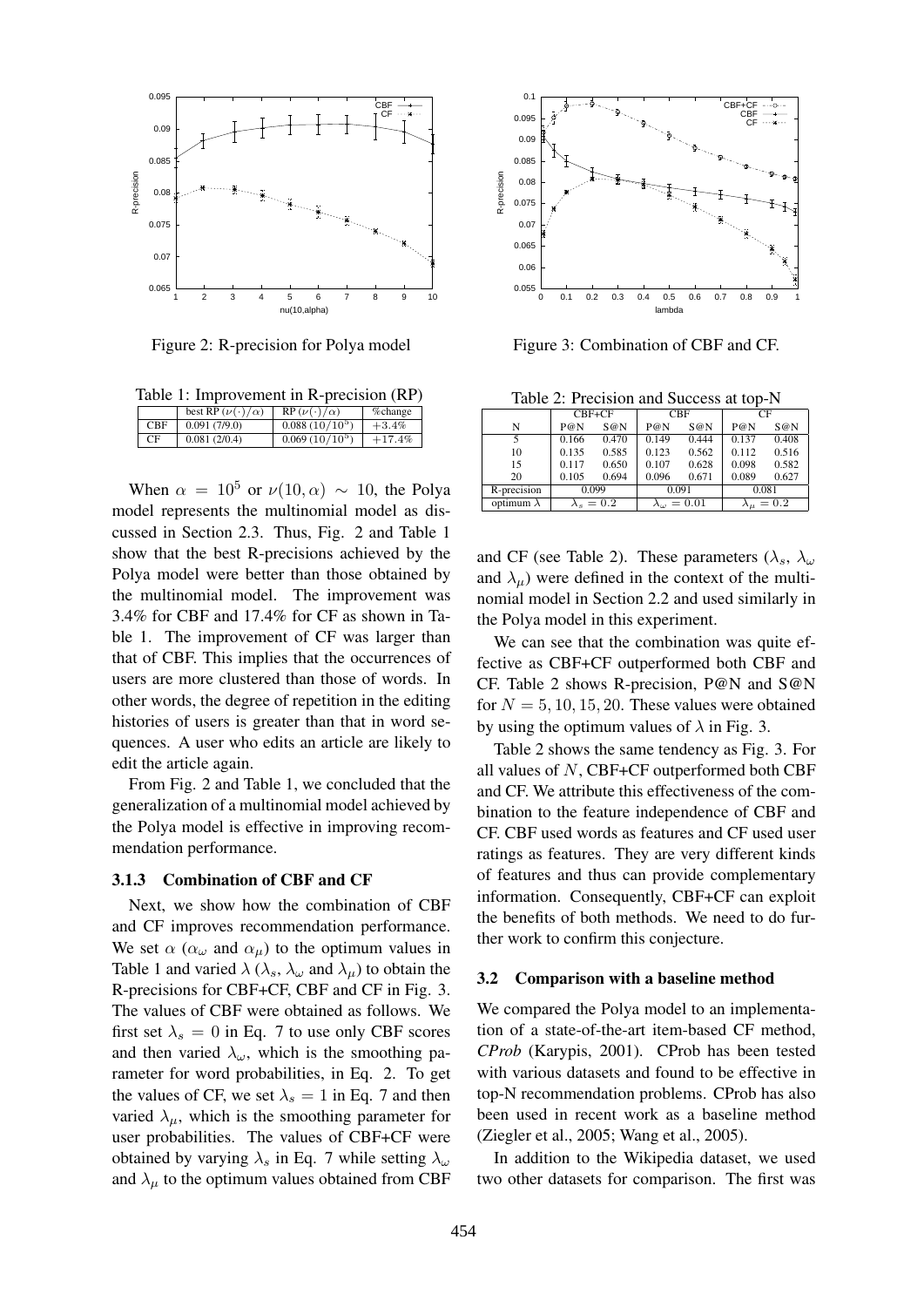|          | R-precision |          |           | P@10     |         |          |
|----------|-------------|----------|-----------|----------|---------|----------|
|          | WP          | ML.      | <b>BX</b> | WP       | ML      | BX       |
| Polya-CF | 0.081       | 0.272    | 0.066     | 0.112    | 0.384   | 0.054    |
| CProb    | 0.082       | 0.258    | 0.071     | 0.113    | 0.373   | 0.057    |
| %change  | $-1.2\%$    | $+5.4\%$ | $-7.0\%$  | $-0.9\%$ | $+2.9%$ | $-5.3\%$ |

Table 3: Comparison of Polya-CF and CProb

the 1 million MovieLens dataset.<sup>7</sup> This data consists of 1,000,209 ratings of 3,706 movies by 6,040 users. Each user rated an average of 166 movies (the median was 96). The average number of ratings per movie was 270 and the median was 124. The second was the BookCrossing dataset (Ziegler et al., 2005). This data consists of 1,149,780 ratings of 340,532 books by 105,283 users. From this data, we removed books rated by less than 20 users. We also removed users who rated less than 5 books. The resulting 296,471 ratings consisted of 10,345 users and 5,943 books. Each user rated 29 books on average (the median was 10). The average number of ratings per book was 50 and the median was 33. Note that in our experiments, we regarded the ratings of these two datasets as implicit ratings. We regarded the number of occurrence of each rating as one.

We conducted a four-fold cross validation for each dataset to compare CProb and Polya-CF, which is the collaborative filtering part of the Polya model as described in the previous section. For each cross validation repeat, we tuned the parameters of CProb and Polya-CF on the test data to get the optimum R-precisions, in order to compare best results for these models.<sup>8</sup> P@N and S@N were calculated with the same parameters. These measures were averaged as described above. Rprecision and P@10 are in Table 3. The maximum standard deviation of these measures was 0.001. We omitted reporting other measures because they had similar tendencies. In Table 3, WP, ML and BX represent the Wikipedia, MovieLens, and BookCrossing datasets.

In Table 3, we can see that the variation of performance among datasets was greater than that between Polya-CF and CProb. Both methods performed best against ML. We think that this is because ML had the densest ratings. The average number of ratings per item was 270 for ML while that for WP was 44 and that for BX was 50.

Table 3 also shows that Polya-CF outperformed CProb when the dataset was ML and CProb was better than Polya-CF in the other cases. However, the differences in precision were small. Overall, we can say that the performance of Polya-CF is comparable to that of CProb.

An important advantage of the Polya model over CProb is that the Polya model can unify CBF and CF in a single language modeling framework while CProb handles only CF. Another advantage of the Polya model is that we can expect to improve its performance by incorporating techniques developed in IR because the Polya model is based on language modeling approaches in IR.

#### 4 Future work

We want to investigate two areas in our future work. One is the parameter estimation and the other is the refinement of the query model.

We tuned the parameters of the Polya model by exhaustively searching the parameter space guided by R-precision. We actually tried to learn  $\alpha_{\omega}$ and  $\alpha_{\mu}$  from the training data by using an EM method (Minka, 2003; Yamamoto and Sadamitsu, 2005). However, the estimated parameters were about 0.05, too small for better recommendations. We need further study to understand the relation between the probabilistic quality (*perplexity*) of the Polya model and its recommendation quality.

We approximate the query model as Eq. 3. This allows us to optimize score calculation considerably. However, this does not consider the interaction among items, which may deteriorate the quality of probability estimation. We want to investigate more efficient query models in our future work.

## 5 Conclusion

Recommender systems help users select particular items from a large number of choices by providing recommendations. Much work has been done to combine content-based filtering (CBF) and collaborative filtering (CF) to provide better recommendations. The contributions reported in this paper are twofold: (1) we extended relevance feedback approaches to incorporate CF and (2) we introduced the approximated Polya model as a gen-

 $^7$ http://www.grouplens.org/

<sup>8</sup>CProb has two free parameters. Polya-CF also has two free parameters ( $\alpha_{\mu}$  and  $\lambda_{\mu}$ ). However, for MovieLens and BookCrossing datasets, Polya-CF has only one free parameter  $\lambda_{\mu}$ , because we regarded the number of occurrence of each rating as one, which means  $\nu(1, \alpha_\mu) = 1$  for all  $\alpha_\mu > 0$  (See Fig. 1). Consequently, we don't have to tune  $\alpha_{\mu}$ . Since the number of free parameters is small, the comparison of performance shown in Table 3 is likely to be reproduced when we tune the parameters on separate development data instead of test data.